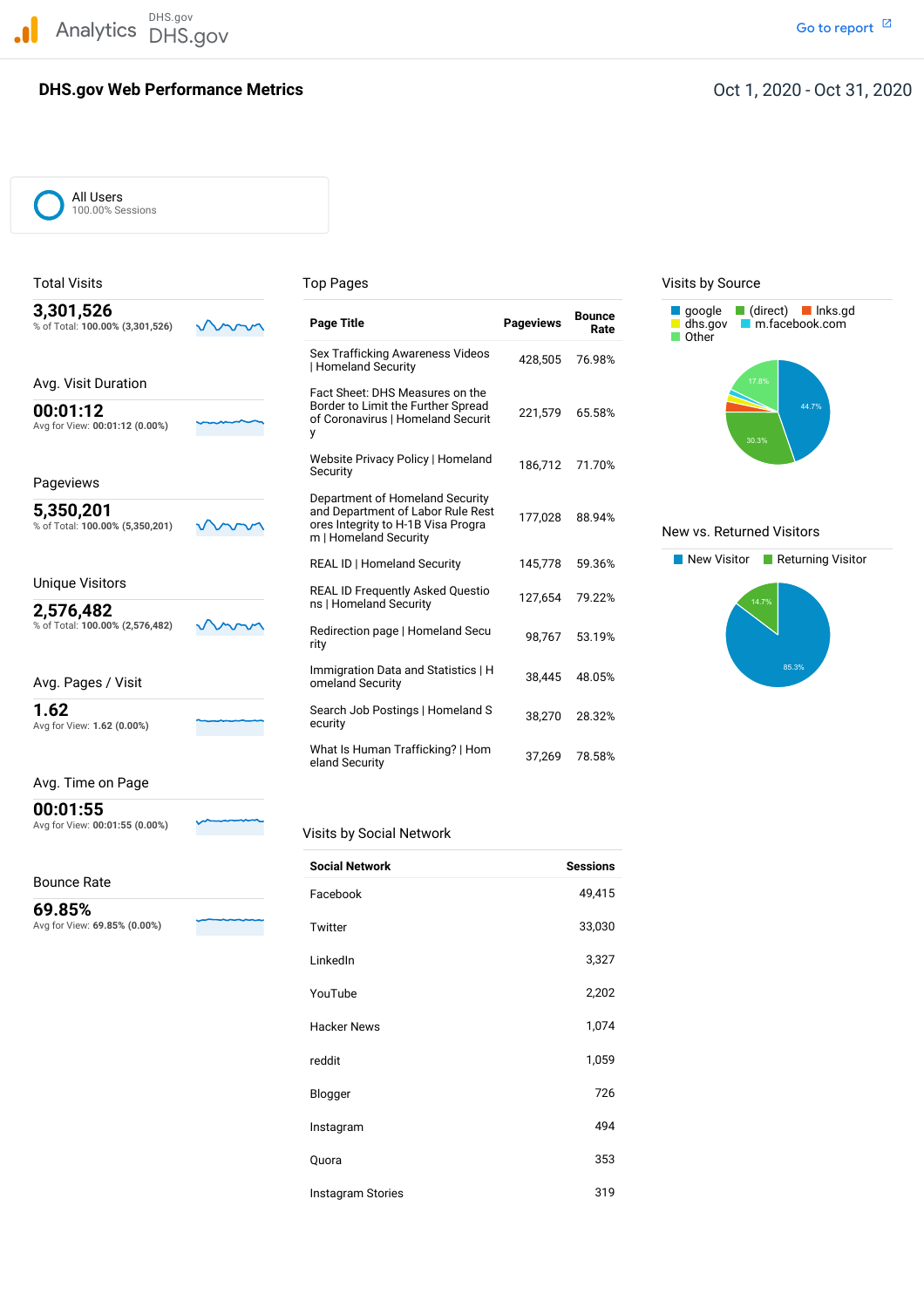DHS.gov Analytics DHS.gov and the contract of the contract of the contract of the contract of the contract of the contract of the contract of the contract of the contract of the contract of the contract of the contract of the cont

## **DHS.gov Search Performance Metrics**

Go to report<sup>[2]</sup>

# Oct 1, 2020 - Oct 31, 2020

All Users 100.00% Sessions

Visits to DHS.gov **The Community Community Community** Top Internal Searches by Search Term New vs. Returned Visitors

| 3,301,526                       |    |
|---------------------------------|----|
| % of Total: 100.00% (3,301,526) | ww |
|                                 |    |

### Total External Searches (Google)

| 3,301,526<br>% of Total: 100.00% (3,301,526) |    | <b>Search Term</b>      | <b>Total Unique</b><br><b>Searches</b> | Organic<br><b>Searches</b> | New Visitor<br>Returning Visitor |
|----------------------------------------------|----|-------------------------|----------------------------------------|----------------------------|----------------------------------|
|                                              |    | global entry            | 515                                    | $\mathbf 0$                | 14.7%                            |
| <b>Total Internal Searches</b>               |    | careers                 | 438                                    | 0                          |                                  |
| 73,213                                       |    | jobs                    | 282                                    | 0                          | 85.3%                            |
| % of Total: 100.00% (73,213)                 | wr | covid                   | 233                                    | 0                          |                                  |
|                                              |    | real id                 | 224                                    | 0                          |                                  |
| <b>Total External Searches (Google)</b>      |    | forms                   | 214                                    | 0                          |                                  |
| 1,234,523                                    |    | h <sub>1</sub> b        | 214                                    | $\mathbf 0$                | Avg. Visits per Visitor          |
| % of Total: 37.39% (3,301,526)               |    | case status             | 204                                    | 0                          | Other                            |
|                                              |    | immigration             | 204                                    | 0                          | 17.4%                            |
|                                              |    | travel restriction<br>s | 194                                    | 0                          | 9.4%                             |





Top External Searches (Google - as reported)

| <b>Page Title</b>                                                                                                                                  | <b>Sessions</b> |
|----------------------------------------------------------------------------------------------------------------------------------------------------|-----------------|
| Sex Trafficking Awareness Videos   Ho<br>meland Security                                                                                           | 227,179         |
| Fact Sheet: DHS Measures on the Bord<br>er to Limit the Further Spread of Corona<br>virus   Homeland Security                                      | 164,456         |
| <b>REAL ID   Homeland Security</b>                                                                                                                 | 46,671          |
| REAL ID Frequently Asked Questions  <br><b>Homeland Security</b>                                                                                   | 43,812          |
| Department of Homeland Security and<br>Department of Labor Rule Restores Inte<br>grity to H-1B Visa Program   Homeland<br>Security                 | 35,499          |
| What Is Human Trafficking?   Homelan<br>d Security                                                                                                 | 25,154          |
| Hoja Informativa: Medidas Implementa<br>das por DHS en la Frontera para Limitar<br>la Propagación Más Allá del Coronaviru<br>s   Homeland Security | 22,558          |
| Immigration Data and Statistics   Home<br>land Security                                                                                            | 19,631          |
| 12 Months Remaining Until Full REAL I<br>D Enforcement Deadline   Homeland Se<br>curity                                                            | 16,335          |
| Search Job Postings   Homeland Securi<br>ty                                                                                                        | 13,009          |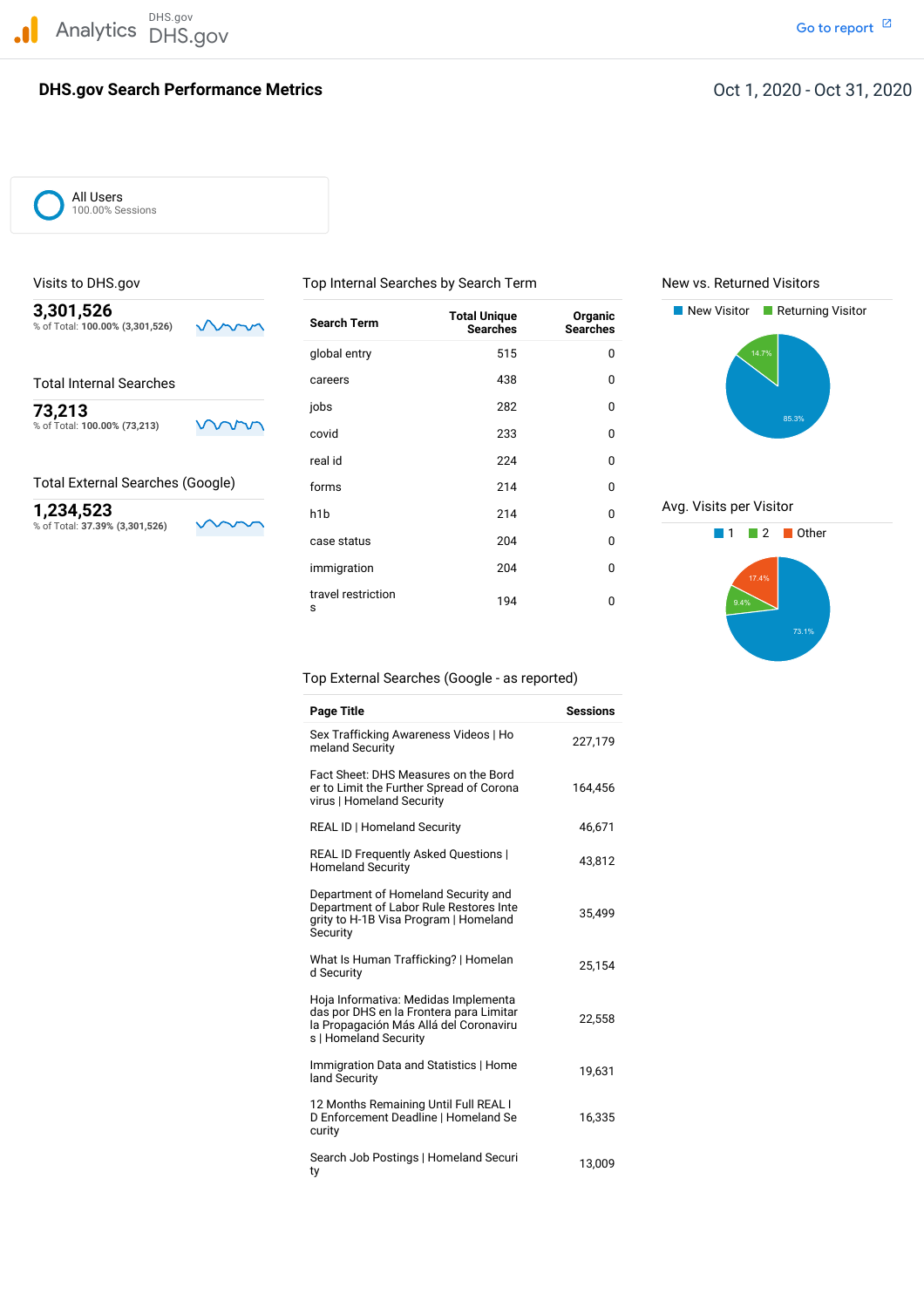# **DHS.gov Customer Satisfaction Survey**

Time Period: 10/01/2020‐ 10/31/2020

# **Overall Customer Satisfaction Score 66.71**

#### **Would you still return to this website if you could get this How would you rate your overall experience today? 66.00 Answer Choices Responses Points Score** • Outstanding 271 200 27100 27100 27100 27100 27100 27100 27100 27100 27100 27100 27100 27100 27100 27100 27100 27100 27100 27100 27100 27100 27100 27100 27100 27100 27100 27100 27100 27100 27100 27100 27100 27100 27100 27 ▪ Above Average 229 75 17175 **•** Average 266 50 13300 **13300** ▪ Below Average 73 25 1825 ▪ Poor 61 0 0 **Total 900 59400 Were you able to complete the purpose of your visit? 57.78 Answer Choices Responses** 520 380 **900 Points** 100 0 **85.89**

### **information or service from another source?**

| <b>Answer Choices</b> | Responses | <b>Points</b> | Score |
|-----------------------|-----------|---------------|-------|
| • Yes                 | 773       | 100           | 77300 |
| $\cdot$ No            | 127       |               |       |
| <b>Total</b>          | 900       |               | 77300 |

| Will you recommend this website to a friend or colleague? |                  |               | 76.44 |
|-----------------------------------------------------------|------------------|---------------|-------|
| <b>Answer Choices</b>                                     | <b>Responses</b> | <b>Points</b> | Score |
| • Yes                                                     | 688              | 100           | 68800 |
| $\cdot$ No                                                | 212              |               |       |
| <b>Total</b>                                              | 900              |               | 68800 |

# **Please describe your experience finding your way around**

# **(navigating) DHS.gov today.**

NOTE: Excludes "Other" responses

▪ Yes ▪ No **Total**

| <b>Answer Choices</b>                                                     | <b>Responses</b> | <b>Points</b> | Score        |
|---------------------------------------------------------------------------|------------------|---------------|--------------|
| • Encountered no difficulties                                             | 470              | 100           | 47000        |
| • Had technical difficulties (e.g. error messages, broken links)          | 35               | 0             | 0            |
| . Links did not take me where I expected                                  | 32               | <sup>0</sup>  | <sup>0</sup> |
| . Links / labels are difficult to understand, they are not intuitive      | 58               | <sup>0</sup>  | <sup>0</sup> |
| . Navigated to general area but couldn't find the specific content needed | 163              | <sup>0</sup>  | 0            |
| • Too many links or navigational choices                                  | 22               | <sup>0</sup>  | O            |
| . Would often feel lost, not know where I was                             | 31               |               |              |
| Total                                                                     | 811              |               |              |

#### **How was your experience using our site search?**

NOTE: Excludes "Did not use search" and "Other" responses

| <b>Answer Choices</b>                                   | <b>Responses</b> | <b>Points</b> | Score        |
|---------------------------------------------------------|------------------|---------------|--------------|
| • Encountered no difficulties                           | 202              | 100           | 20200        |
| I was not sure what words to use in my search           | 45               | 0             | 0            |
| • Results were not helpful                              | 83               |               | <sup>0</sup> |
| . Results were not relevant to my search terms or needs | 59               |               | 0            |
| • Results were too similar / redundant                  | 14               |               | <sup>0</sup> |
| • Returned not enough or no results                     | 35               | 0             | U            |
| • Returned too many results                             | 18               |               | ŋ            |
| Total                                                   | 456              |               | 20200        |

**57.95**

**44.30**